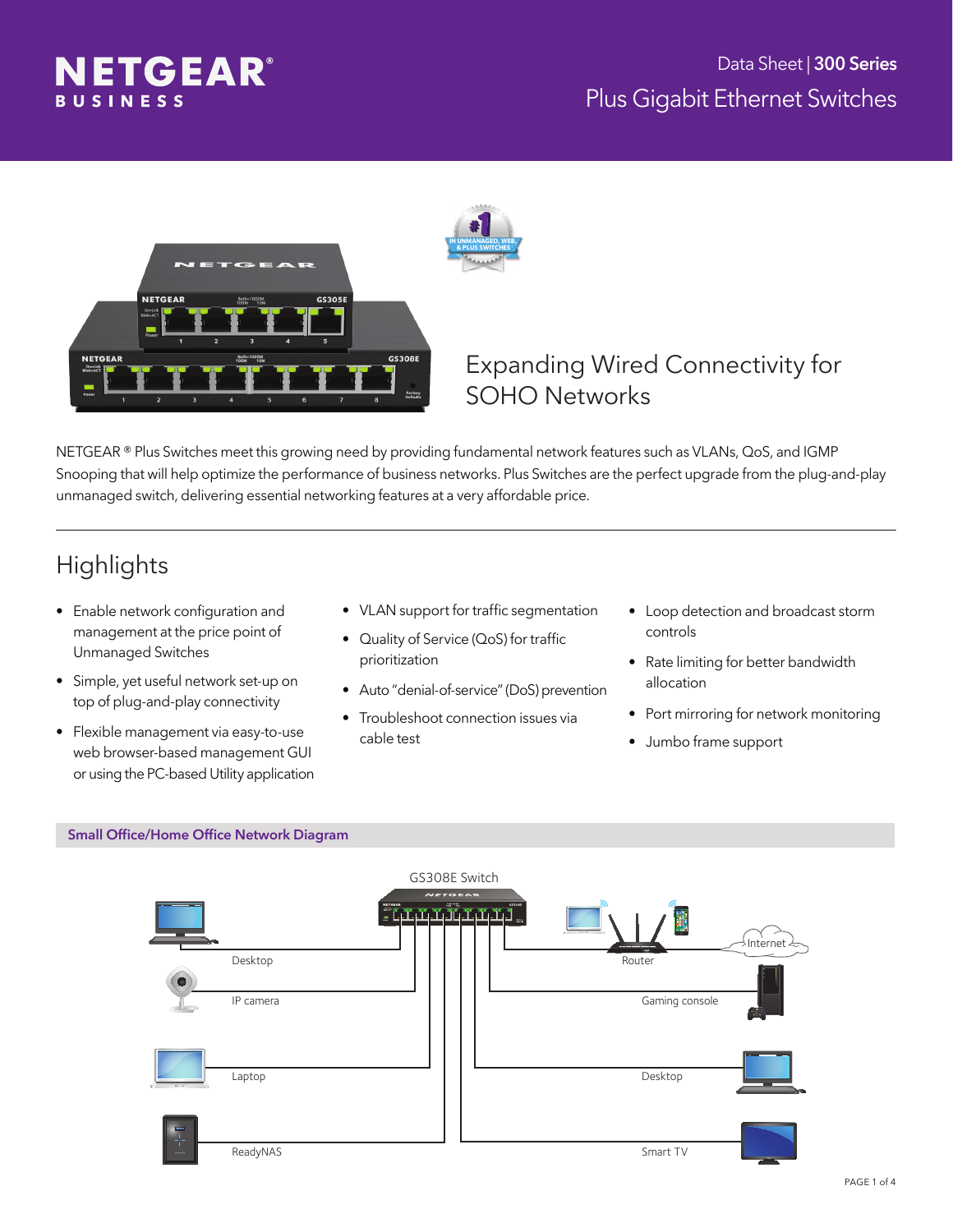

# GS300 Series Comparison

| <b>Features</b>                                    | <b>GS305E</b>                                        | <b>GS308E</b>    |  |
|----------------------------------------------------|------------------------------------------------------|------------------|--|
| Gigabit ports                                      | 5                                                    | 8                |  |
| Max MAC entries                                    | 8K                                                   | 4K               |  |
| <b>Buffer Size</b>                                 | <b>128KB</b>                                         | 192KB            |  |
| Energy Efficient Ethernet (IEEE 802.3az) compliant | Yes                                                  | Yes              |  |
| <b>Performance Specification</b>                   |                                                      |                  |  |
| Forwarding modes                                   | Store-and-forward                                    |                  |  |
| <b>Bandwidth</b>                                   | 10Gbps                                               | 16Gbps           |  |
| Priority queuing                                   | Weighted Round Robin (WRR), Strict Priority, or both |                  |  |
| Jumbo frame support                                | Up to 9K packet size                                 |                  |  |
| Acoustic noise level @ 25° C (dBA) (ANSI-S10.12)   | $\mbox{O}$                                           | $\boldsymbol{0}$ |  |
| Mean Time Between Failures (MTBF) @ 25° C          | 2,531,294 hours                                      | 1,638,156 hours  |  |
| <b>L2 Services - VLANS</b>                         |                                                      |                  |  |
| VLAN (# Supported)                                 | 64                                                   | 32               |  |
| IEEE 802.1Q VLAN Tagging                           | Yes                                                  | Yes              |  |
| Port-based VLANs                                   | Yes                                                  | Yes              |  |
| <b>L2 Services - Availability</b>                  |                                                      |                  |  |
| Link Aggregation/Port Trunking                     | No                                                   | No               |  |
| Number of Static Manual LAGs and # of members      | N/A                                                  | N/A              |  |
| <b>L2 Services - Multicast Filtering</b>           |                                                      |                  |  |
| IGMP snooping (v1, v2, and v3)                     | Yes                                                  | Yes              |  |
| Block unknown multicast                            | Yes                                                  | Yes              |  |
| Supported Multicast groups                         | 128                                                  | 128              |  |
| <b>L3 Services - DHCP</b>                          |                                                      |                  |  |
| DHCP client                                        | Yes                                                  | Yes              |  |
| <b>Quality of Service</b>                          |                                                      |                  |  |
| Rate Limiting                                      | Yes                                                  | Yes              |  |
| <b>DSCP</b>                                        | Yes                                                  | <b>No</b>        |  |
| IEEE 802.1p COS                                    | Yes                                                  | Yes              |  |
| Port-based VLAN                                    | Yes                                                  | Yes              |  |
| <b>TOS</b>                                         | Yes                                                  | $\mathsf{No}$    |  |
| WRR (Weighted Round Robin)                         | Yes                                                  | Yes              |  |
| Strict Priority queue technology                   | Yes                                                  | Yes              |  |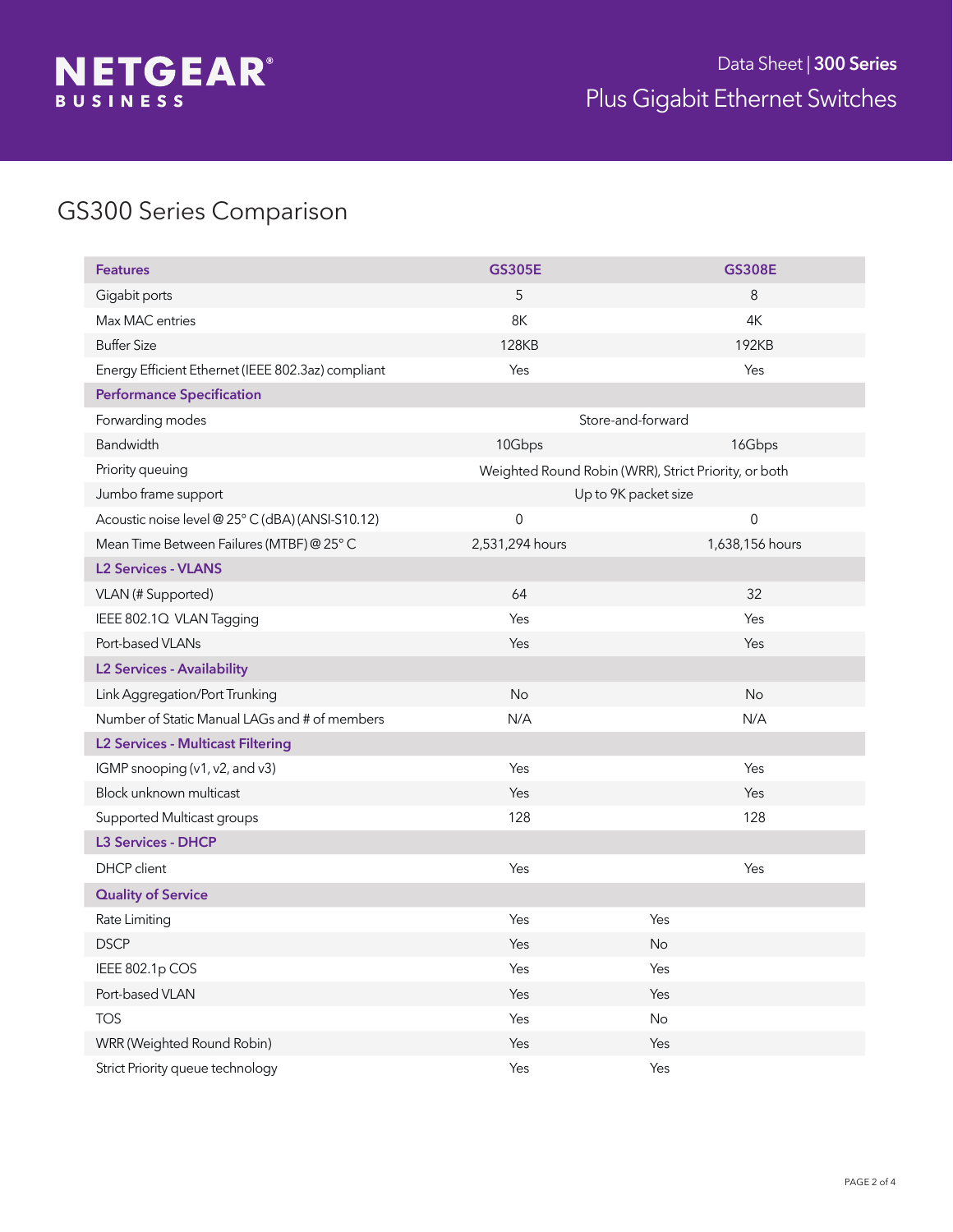

## GS300 Series Comparison

| <b>IEEE Network Protocols</b>                                                                              | <b>GS305E</b>                                                                                         | <b>GS308E</b>                                               |  |
|------------------------------------------------------------------------------------------------------------|-------------------------------------------------------------------------------------------------------|-------------------------------------------------------------|--|
| • IEEE 802.3 Ethernet<br>• IEEE 802.3ab 1000BASE-T<br>• IEEE 802.3u 100BASE-T<br>• IEEE 802.3ab 1000BASE-T | • EEE 802.1p Class of Service<br>• IEEE 802.1Q VLAN Tagging<br>• IEEE 802.3x Full-duplex Flow Control |                                                             |  |
| <b>Management</b>                                                                                          |                                                                                                       |                                                             |  |
| System Password                                                                                            | Yes                                                                                                   | Yes                                                         |  |
| Web browserbased management GUI                                                                            | Yes                                                                                                   | Yes                                                         |  |
| PC Utility                                                                                                 | Yes                                                                                                   | Yes                                                         |  |
| Port Mirroring                                                                                             | Yes                                                                                                   | Yes                                                         |  |
| Max number of source ports allowed<br>(many-to-one port mirroring)                                         | 4                                                                                                     | $\overline{7}$                                              |  |
| Many-to-one Port Mirroring                                                                                 | Yes                                                                                                   | Yes                                                         |  |
| Cable Test Utility                                                                                         | Yes                                                                                                   | Yes                                                         |  |
| FW Upgrade Thru Plus Utility (TFTP)                                                                        | Yes                                                                                                   | Yes                                                         |  |
| Config download (to Switch) thru Plus Utility                                                              | Yes                                                                                                   | Yes                                                         |  |
| Config upload (to server)                                                                                  | Yes                                                                                                   | Yes                                                         |  |
| <b>LEDs</b>                                                                                                |                                                                                                       |                                                             |  |
| Per port                                                                                                   | Speed, Link, Activity                                                                                 |                                                             |  |
| Per device                                                                                                 | Power, system                                                                                         |                                                             |  |
|                                                                                                            |                                                                                                       |                                                             |  |
| <b>Physical Specifications</b>                                                                             |                                                                                                       |                                                             |  |
| Dimensions ( $W \times D \times H$ )                                                                       | 94 x 100 x 27 mm<br>$(3.7 \times 3.9 \times 1.1 \text{ in})$                                          | 158 x 101 x 29 mm<br>$(6.2 \times 4 \times 1.1 \text{ in})$ |  |
| Weight                                                                                                     | 0.25kg                                                                                                | 0.5kg                                                       |  |
| <b>Environmental Specifications</b>                                                                        |                                                                                                       |                                                             |  |
| Operating                                                                                                  |                                                                                                       |                                                             |  |
| Operating temperature                                                                                      | 32° to 122°F (0° to 50°C)                                                                             | $0^\circ$ to $40^\circ C$                                   |  |
| Humidity (relative)                                                                                        | 90% maximum relative humidity (RH), non-condensing                                                    |                                                             |  |
| Altitude                                                                                                   | 10,000 ft (3,000 m) maximum                                                                           |                                                             |  |
| Storage                                                                                                    |                                                                                                       |                                                             |  |
| Storage temperature                                                                                        | -4° to 158°F (-20° to 70°C)                                                                           |                                                             |  |
| Humidity (relative)                                                                                        | 95% maximum relative humidity (RH), non-condensing                                                    |                                                             |  |
| Altitude                                                                                                   | 10,000 ft (3,000 m) maximum                                                                           |                                                             |  |
| <b>Electromagnetic Emissions and Immunity</b>                                                              |                                                                                                       |                                                             |  |

ACMA